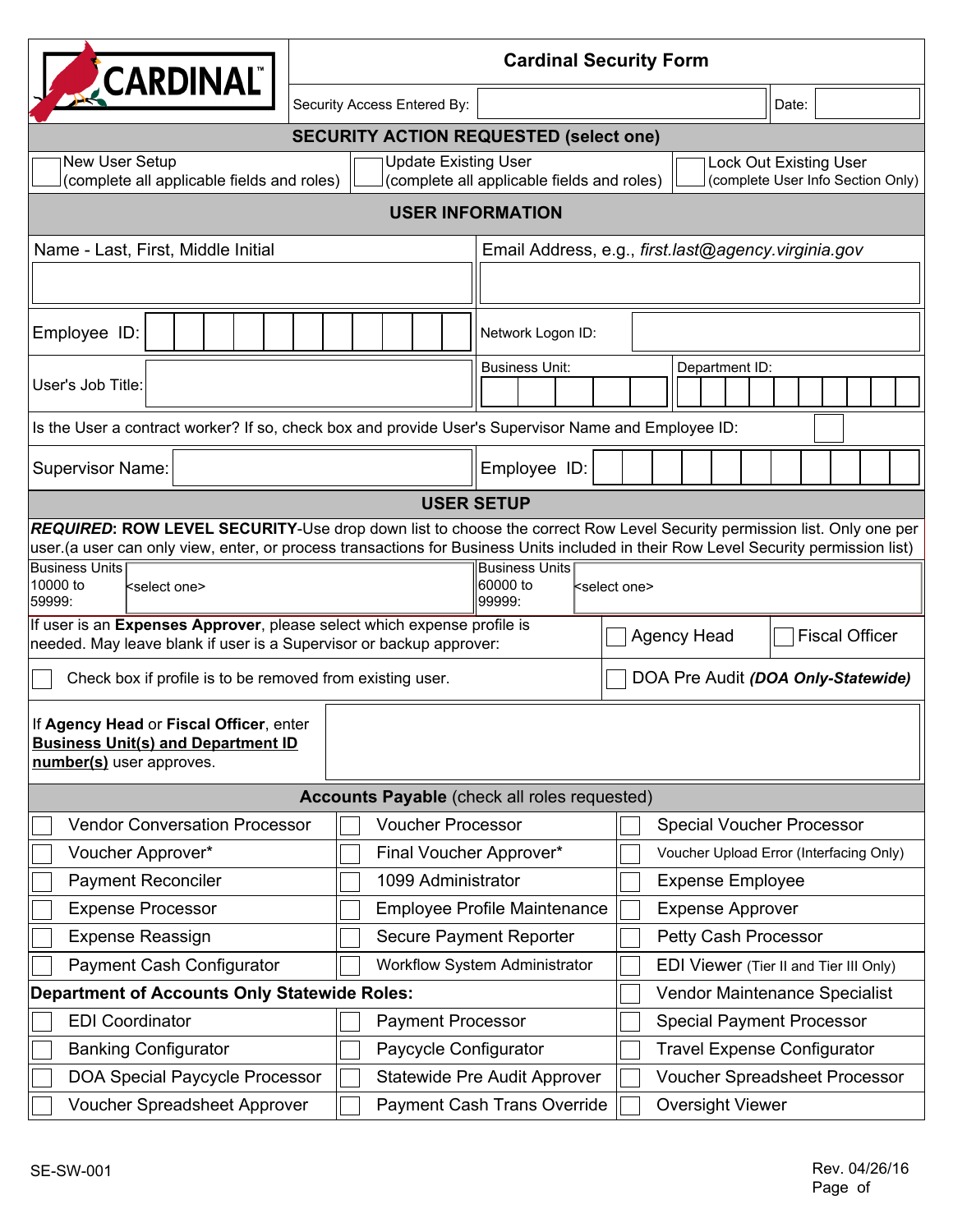| *If Voucher or Final Voucher Approver,<br>enter <b>Accounts Payable Business Unit</b><br>number(s) user approves.                                                                                                                                   |                                                                                                                                                                                                                                                                                                       |                                                      |                               |                                   |  |  |  |  |
|-----------------------------------------------------------------------------------------------------------------------------------------------------------------------------------------------------------------------------------------------------|-------------------------------------------------------------------------------------------------------------------------------------------------------------------------------------------------------------------------------------------------------------------------------------------------------|------------------------------------------------------|-------------------------------|-----------------------------------|--|--|--|--|
| *DJJ, DBHDS, Treasury, DOA & CSA<br><b>ONLY-If Voucher or Final Voucher Approver,</b><br>also enter <b>Dept ID number(s)</b> user approves.                                                                                                         |                                                                                                                                                                                                                                                                                                       |                                                      |                               |                                   |  |  |  |  |
| <b>Accounts Receivable</b> (check all roles requested)                                                                                                                                                                                              |                                                                                                                                                                                                                                                                                                       |                                                      |                               |                                   |  |  |  |  |
| <b>Funds Receipts Processor</b><br><b>Funds Receipts Manager</b>                                                                                                                                                                                    |                                                                                                                                                                                                                                                                                                       |                                                      |                               |                                   |  |  |  |  |
| Funds Receipts Processor for Multiple GL BU (Restricted)<br>Funds Receipts Manager Multi BU (Restricted)                                                                                                                                            |                                                                                                                                                                                                                                                                                                       |                                                      |                               |                                   |  |  |  |  |
|                                                                                                                                                                                                                                                     |                                                                                                                                                                                                                                                                                                       | <b>General Ledger</b> (check all roles requested)    |                               |                                   |  |  |  |  |
| <b>Journal Processor</b>                                                                                                                                                                                                                            |                                                                                                                                                                                                                                                                                                       | Journal Processor - Interfacing<br>Journal Approver* |                               |                                   |  |  |  |  |
| <b>Agency Chartfield Administrator</b>                                                                                                                                                                                                              | <b>Budget Processor</b>                                                                                                                                                                                                                                                                               | <b>Budget Approver</b>                               |                               |                                   |  |  |  |  |
| <b>GL nVision Executer (BOA&amp;DOA Only)</b>                                                                                                                                                                                                       | CAFR Processor (BOA&DOA Only)                                                                                                                                                                                                                                                                         |                                                      |                               |                                   |  |  |  |  |
| <b>Department of Accounts Only Statewide Roles:</b>                                                                                                                                                                                                 |                                                                                                                                                                                                                                                                                                       |                                                      |                               |                                   |  |  |  |  |
| Statewide Journal Approver                                                                                                                                                                                                                          |                                                                                                                                                                                                                                                                                                       | Statewide ChartField Admin                           |                               | <b>GL Tree Combo Maintenance</b>  |  |  |  |  |
| Statewide GL Sys Administrator                                                                                                                                                                                                                      |                                                                                                                                                                                                                                                                                                       | <b>Statewide GL Sys Processor</b>                    |                               | Statewide Budget Administrator    |  |  |  |  |
| <b>Statewide Budget Processor</b>                                                                                                                                                                                                                   |                                                                                                                                                                                                                                                                                                       | <b>Statewide Budget Approver</b>                     |                               | GL Revenue Reporter (Tax & DOA)   |  |  |  |  |
| DOA Journal Bypass                                                                                                                                                                                                                                  |                                                                                                                                                                                                                                                                                                       |                                                      |                               |                                   |  |  |  |  |
| *If Journal Approver, enter General Ledger<br><b>Business Unit Number(s)</b> user approves.                                                                                                                                                         |                                                                                                                                                                                                                                                                                                       |                                                      |                               |                                   |  |  |  |  |
| *DJJ, DBHDS, Treasury, DOA, and CSA<br>ONLY - If Journal Approver, also enter<br>Department ID number(s) user approves.                                                                                                                             |                                                                                                                                                                                                                                                                                                       |                                                      |                               |                                   |  |  |  |  |
|                                                                                                                                                                                                                                                     |                                                                                                                                                                                                                                                                                                       | <b>Additional Roles</b>                              |                               |                                   |  |  |  |  |
| <b>Cardinal Viewer</b><br>$\times$                                                                                                                                                                                                                  | $\overline{\times}$<br><b>Cardinal Reporter</b>                                                                                                                                                                                                                                                       |                                                      | PeopleSoft User<br>$ \times $ |                                   |  |  |  |  |
| <b>BI Adhoc User (Restricted)</b>                                                                                                                                                                                                                   | <b>APA Audit Special (Restricted)</b>                                                                                                                                                                                                                                                                 |                                                      |                               | <b>Audit Inquiry (Restricted)</b> |  |  |  |  |
| <b>Signatures / Approvals</b>                                                                                                                                                                                                                       |                                                                                                                                                                                                                                                                                                       |                                                      |                               |                                   |  |  |  |  |
| By signing below, I acknowledge that I understand transactions added/<br>updated in the Cardinal system should be in accordance with the<br>Commonwealth Accounting Policy and Procedures Manual Cardinal<br>Topics 20310 and Cardinal Topic 70220. | By signing below, I certify that the Cardinal access requested for this<br>user is necessary to perform his/her current job responsibilities. I also<br>acknowledge this request is in accordance with the Commonwealth<br>Accounting Policies and Procedures Manual Cardinal Topics 20310 and 70220. |                                                      |                               |                                   |  |  |  |  |
| <b>User Name</b><br><b>Date</b>                                                                                                                                                                                                                     |                                                                                                                                                                                                                                                                                                       | <b>Supervisor Name</b><br>Date                       |                               |                                   |  |  |  |  |
|                                                                                                                                                                                                                                                     |                                                                                                                                                                                                                                                                                                       |                                                      |                               |                                   |  |  |  |  |
|                                                                                                                                                                                                                                                     |                                                                                                                                                                                                                                                                                                       |                                                      |                               |                                   |  |  |  |  |
| User Signature (sign above)                                                                                                                                                                                                                         |                                                                                                                                                                                                                                                                                                       | Supervisor Signature (sign above)                    |                               |                                   |  |  |  |  |
| I have reviewed this request for access and certify it is in accordance with the Commonwealth Accounting Policies and Procedures Manual<br>Cardinal Topic 20310, Cardinal Topic 70220, and the Cardinal Security Handbook.                          |                                                                                                                                                                                                                                                                                                       |                                                      |                               |                                   |  |  |  |  |
|                                                                                                                                                                                                                                                     |                                                                                                                                                                                                                                                                                                       |                                                      |                               |                                   |  |  |  |  |
| <b>Cardinal Security Officer Name</b>                                                                                                                                                                                                               | Date                                                                                                                                                                                                                                                                                                  |                                                      |                               |                                   |  |  |  |  |
|                                                                                                                                                                                                                                                     |                                                                                                                                                                                                                                                                                                       |                                                      |                               |                                   |  |  |  |  |
| Cardinal Security Officer Signature (sign above)                                                                                                                                                                                                    |                                                                                                                                                                                                                                                                                                       |                                                      |                               |                                   |  |  |  |  |
| Rev. 04/26/16<br><b>SE-SW-001</b>                                                                                                                                                                                                                   |                                                                                                                                                                                                                                                                                                       |                                                      |                               |                                   |  |  |  |  |